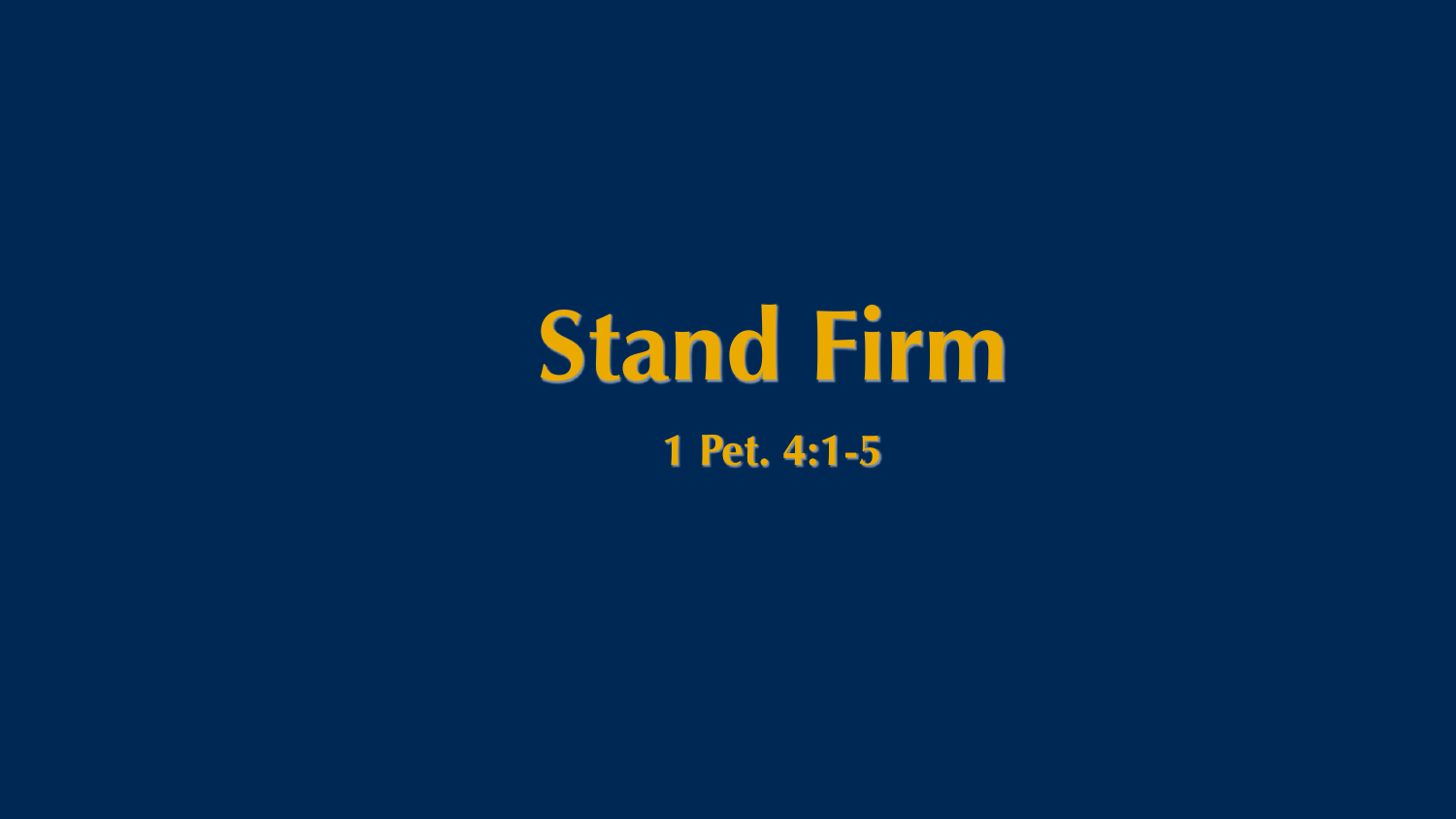## **You Can Say "No"**

#### **Do not fool yourself into thinking you have no choice**

**- Acts 5:7-9**

#### **The terms "decline" and "refuse" have different connotations, sure, but the result is still the same -**

**Gen. 39:7-10**

**Not only can we say "no", but at times we MUST say "no"! - 2 Tim. 2:19-23**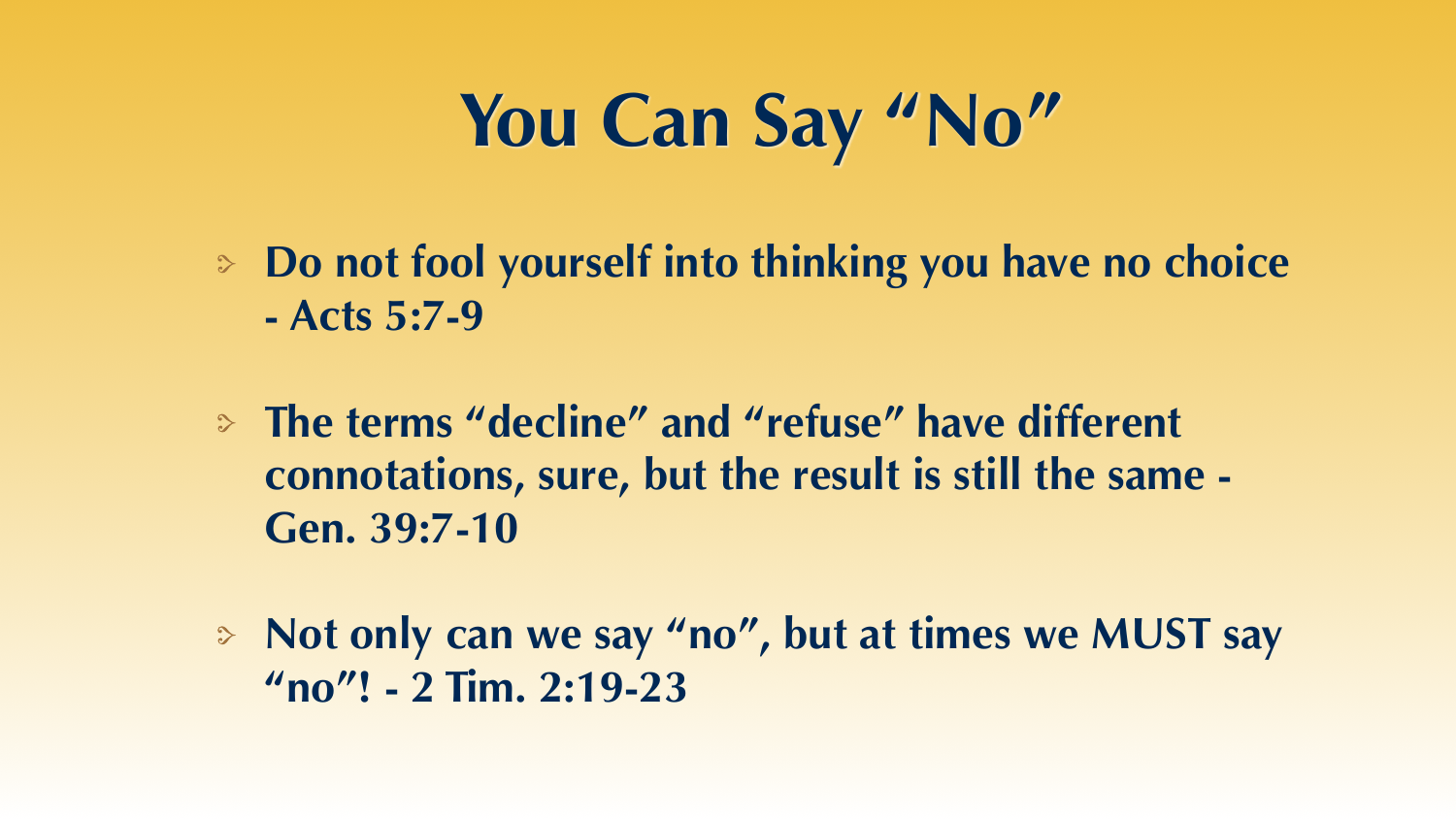## **You Do Not Have to Negotiate**

**agree - John 18:38-19:6**

- **Typically this is sought after when someone does not**
- **And there is something to be said about being open-**
- **But compromise is not always necessary; in fact, when it comes to doctrine, it is unacceptable! - Eph.**

**minded - James 3:16-18**

**4:11-14**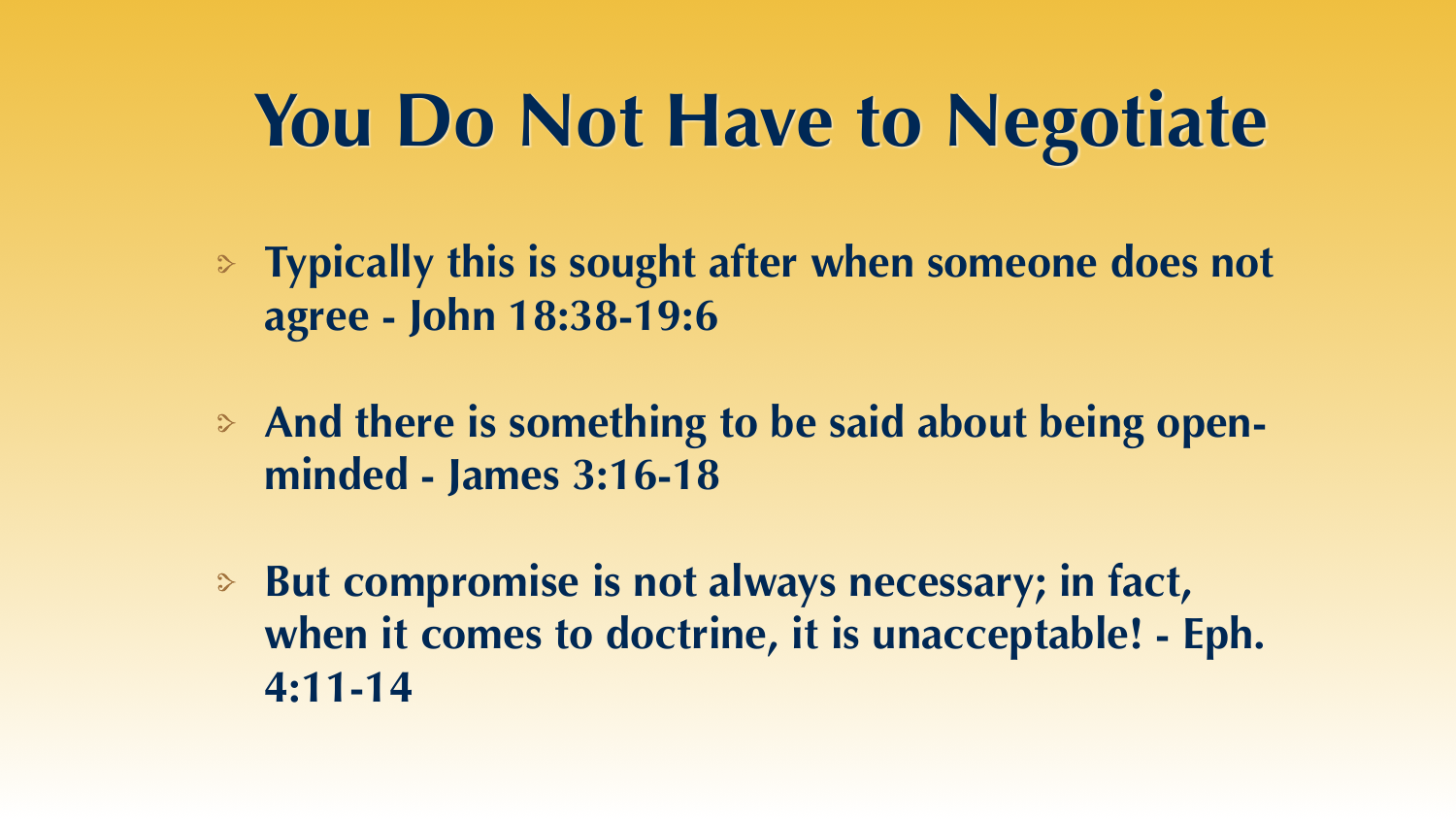### **Taking A Stand Has Consequences**

#### **Truth is divisive - Matt. 10:34-36**

**And when we do not go along with whatever those around us say & do, they react - Eph. 5:7-14**

**But take heart, because the good far outweighs the** 

- 
- **bad Matt. 5:10-12**